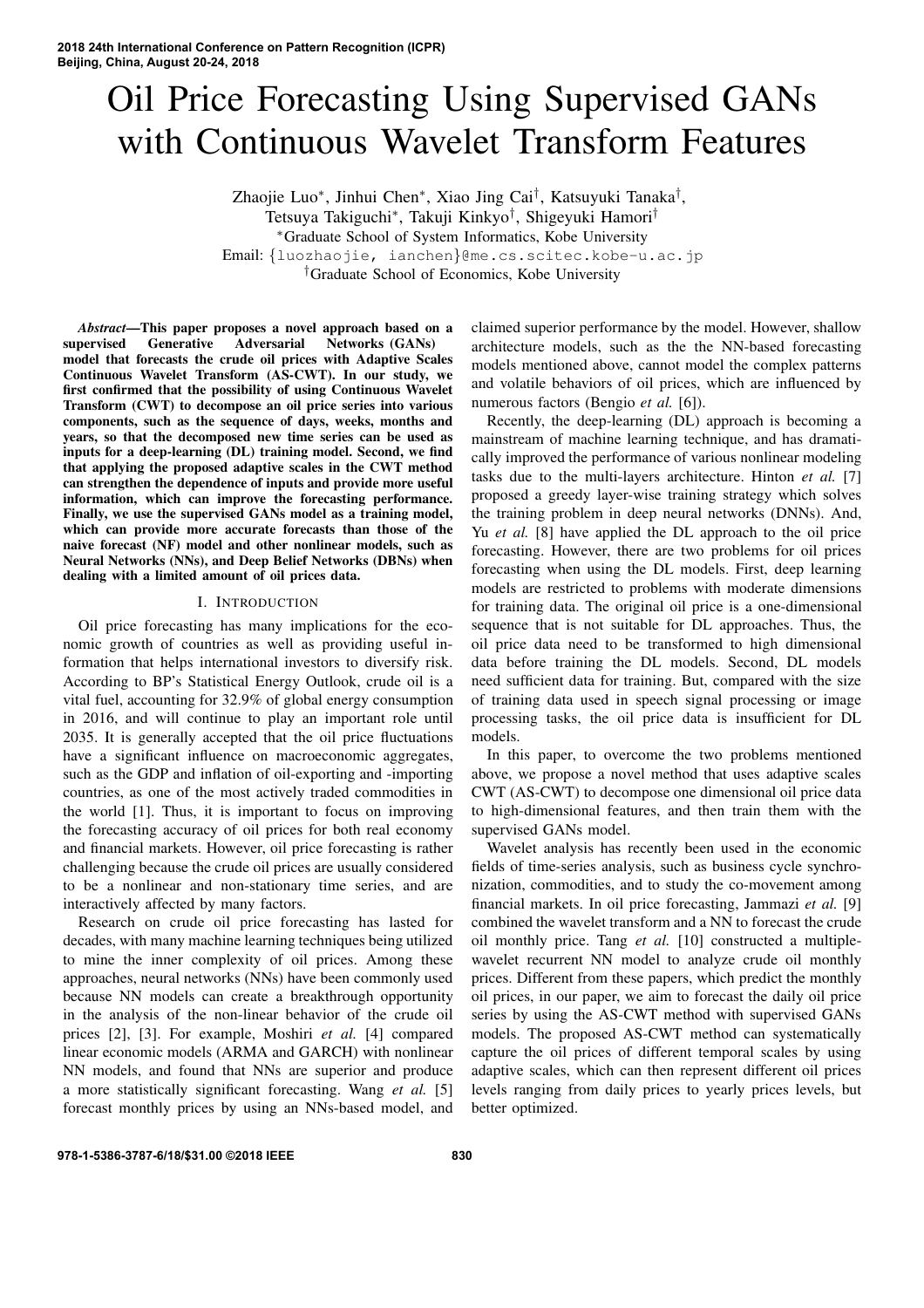Moreover, to overcome the difficulty of a limited amount of training data, we propose a supervised GANs model. The GANs are able to take advantage of an adversarial loss forcing the generated data to be indistinguishable from real data. This is particularly powerful for image-generation tasks, but it has not yet begun to be applied in economic fields. Thus, due to supervised learning's ability to regularize the training process of a GANs model, we developed a novel supervised GANs model that enables the price-forecasting function to be trained from two sets of labeled oil prices from recent to future domains.

In the remaining sections of this paper, previous literature, including CWT and GANs, are reviewed in Section II. Then, we describe our proposed oil price-forecasting method in Section III. Section IV gives the detailed stages process of experimental evaluations, and Section V presents our conclusions.

## II. RELATED WORKS

Our oil price-forecasting system uses GANs combined with supervised learning to capture high-order conversion-friendly CWT oil prices features. In this section we briefly review how to decompose one dimensional oil prices to high-dimensional CWT oil features using continuous wavelet transform, and introduce the related fundamental GANs model.

## *A. Continuous Wavelet Transform*

It is well known that oil prices forecasting is influenced both by, short-term dependencies, such as daily levels, and by long-term dependencies, such as yearly levels. A CWT is used to decompose a signal into wavelets and is an excellent tool for mapping the changing properties of non-stationary signals. Consequently, CWT is the best method for the analysis of international crude oil. The continuous wavelet transform of the oil prices is defined by

$$
W(\tau, t) = \tau^{-1/2} \int_{-\infty}^{\infty} p(x) \psi\left(\frac{x-t}{\tau}\right) dx \qquad (1)
$$

$$
\psi(t) = \frac{2}{\sqrt{3}} \pi^{-1/4} \left( 1 - t^2 \right) e^{-t^2/2},\tag{2}
$$

where  $\tau$  is the scaling factor, t is the translating factor,  $p(x)$ represents the input recent oil price series and  $\psi$  is the Mexican hat mother wavelet. The original signal  $p$  can be recovered from the wavelet representation  $W(p)$  by inverse transform [11]:

$$
p(t) = \int_{-\infty}^{\infty} \int_{0}^{\infty} W(p)(\tau, x) \tau^{-5/2} \psi(\frac{t - x}{\tau}) dx d\tau \quad (3)
$$

The coefficients of the continuous wavelet transform have a significant amount of redundant information. Therefore, it is reasonable to sample the coefficients in order to reduce redundancy. Thus, in our proposed AS-CWT method, we decompose an oil price series into useful sets (daily level, weekly level, monthly level and yearly level) of components results using the adaptive scales.

## *B. Generative Adversarial Networks*

Generative Adversarial Networks (GANs) [12], [13] have achieved impressive results in image generation [12], [14], image editing [13], and representation learning [15]. Key to the success of the GANs is learning a generator distribution  $P_{G(x)}$  that matches the true data distribution. It consists of two networks: a generator  $G$  that transforms noise variables  $z \sim P_{Noise(z)}$  to data space  $x = G(z)$  and a discriminator D that assigns probability  $p = D(x)$  when x is a sample from the  $P_{Data(x)}$  and assigns probability  $1-p$  when x is a sample from the  $P_{G(x)}$ . In a GAN, D and G play the following twoplayer minimax game with the value function  $V(G, D)$ :

$$
\min_{G} \max_{D} V(D, G) = E_{x \sim p_{data}(x)}[\log D(x)]
$$
  
+ 
$$
E_{x \sim p_z(z)}[\log(1 - D(G(z)))]
$$
 (4)

This enables discriminator  $D$  to find the binary classifier that provides the best possible discrimination between true and generated data, and simultaneously enables generator G to fit  $P_{Data(x)}$ . Both G and D can be trained using backpropagation. Although the GANs models have great effectiveness for image-generation tasks, unlike normal object image generation, the dissimilarities between the source (recent oil prices series) and target (future oil prices series) are very small. Therefore, without supervised learning, the source features sometime are hard to be regularized to the target features due to the problem of insufficient data. Thus, in our forecasting system, we propose GANs combined with supervised learning.

## III. OIL PRICE FORECASTING USING SUPERVISED GANS WITH CWT FEATURES

#### *A. Adaptive Scales CWT*

In the current paper, we apply an adaptive scales method to decompose an oil price series using a wavelet transform. As shown in the left part of Fig. 1, there are two main steps in calculating the adaptive scales. 1) We investigate the variability in each temporal level as a rich source of information for studying the degree of impact of every level in oil prices forecasting as a function of influencing strength, and, 2) calculate adaptive scaling factors with the  $influencing$ strength. The details of the steps in this process are described below.

1) Let  $x^* \in \{X_w, X_m, X_y\}$  be values of each the temporal level with  $X_w$ ,  $X_m$  and  $X_y$  representing the week, month and year levels, respectively. Because the oil price will not change over the weekends and on holidays, we denote week level  $X_w$ =5, month level  $X_m$ =20 and year level  $X_w$ =240, respectively. Then, we calculate each temporal level's *influencing* strength which represents the proportion of influence among all the temporal levels. As shown in the first part of Fig. 1, we define some functions: relative distance  $(RD)$ , different area  $(Da)$  and basic area  $(Ba)$ . These functions are used for calculating the *influencing strength*. For example,  $Da(X_w)$ and  $Ba(X_w)$  represent the different area and basic area of the week level between the recent oil price and future oil price.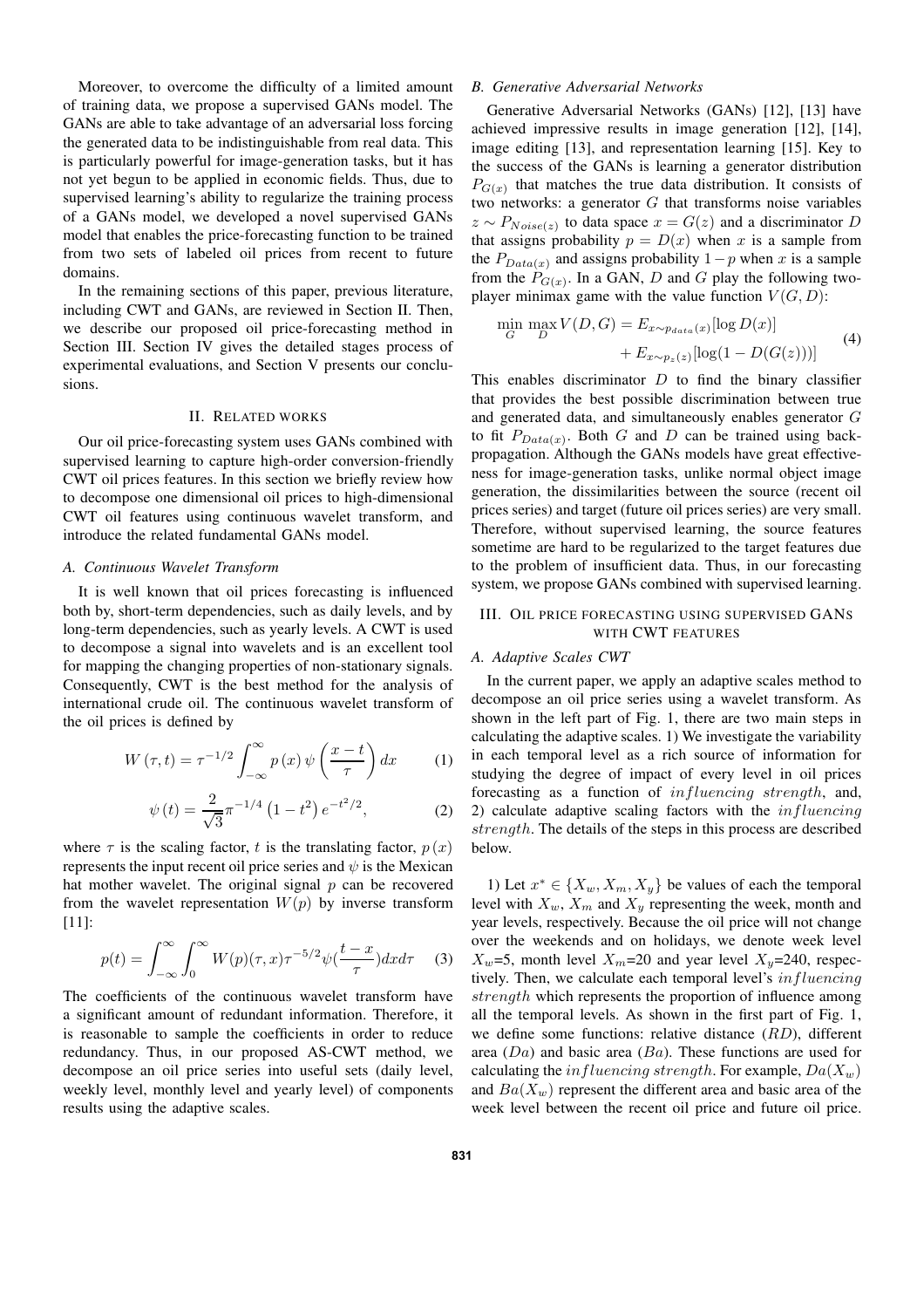

Fig. 1. Illustration of calculating the adaptive scales for CWT and using them to decompose the oil prices series. On the left, the two main steps in calculating the adaptive scaling factors are shown, and on the right, samples of CWT features decomposed by AS-CWT are shown.

Now, let's consider how the relative distance function RD calculates the relative distance between the recent oil price and future oil price in each temporal level such that:

$$
RD(x^*) = \frac{Da(x^*)}{Ba(x^*)}
$$
\n<sup>(5)</sup>

where  $Da$  and  $Ba$  formulas are calculated as below:

$$
Da(x^*) = |W_R(x^*) - W_F(x^*)|
$$
 (6)

$$
Ba(x^*) = \min(|W_R(x^*)|, |W_F(x^*)|)
$$
 (7)

In the Da and Ba functions,  $W_R(x^*)$  represents the continuous wavelet transform function of a recent oil price series in different temporal level  $x^*$ , and  $W_F(x^*)$  uses the future oil price series as input. Their transform functions are defined by

$$
W_R(x^*,t) = (x^*)^{-1/2} \int_{-\infty}^{\infty} p_r \psi\left(\frac{x-t}{x^*}\right) dx
$$
  

$$
W_R(x^*,t) = (x^*)^{-1/2} \int_{-\infty}^{\infty} p_r \psi\left(\frac{x-t}{x^*}\right) dx
$$
 (8)

$$
W_F(x^*,t) = (x^*)^{-1/2} \int_{-\infty}^{\infty} p_f \psi\left(\frac{x-t}{x^*}\right) dx
$$

$$
\psi(t) = \frac{2}{\sqrt{3}} \pi^{-1/4} \left( 1 - t^2 \right) e^{-t^2/2},\tag{9}
$$

where  $\psi$  is the Mexican hat wavelet,  $p_r$  and  $p_f$  represent the recent and future oil prices series input signal, respectively. And, the influencing strength of each temporal level can be ranked by

$$
P_{x^*} = \frac{RD(x^*)}{\sum_{x^* \in X} RD(x^*)}
$$
 (10)

Then, we can draw the optimized number of scales for CWT in each temporal level with the influencing strength from a multinomial distribution:

$$
\lambda_{\mathbf{X}} \sim Multinomial(N, \mathbf{P}_{\mathbf{X}}),
$$
  
\n
$$
\lambda_{x^*} \in \lambda_{\mathbf{X}} = (\lambda_{X_w}, \lambda_{X_m}, \lambda_{X_y}),
$$
  
\n
$$
P_{x^*} \in \mathbf{P}_{\mathbf{X}} = (P_{X_w}, P_{X_m}, P_{X_y})
$$
\n(11)

where  $N$  is the total number of scales, which can be set in different values, vectors  $P_X$  are made up of all the *influencing* strengths, and  $\lambda$ **x** represents the aggregation of the number of scales in all temporal levels. Therefore,  $\lambda_{x^*}$  can represent the number of scales in each temporal level.

2) The second step is applying the number of scales of each temporal level calculated in first step to the CWT function. As we know, weeks are made up of days, months are made up of weeks and years are made up of months. Thus, we can use the  $\lambda_{x^*}$  (number of scales) to calculate the adaptive scaling factor of each temporal level as:

$$
\tau_{x^*} = (\tau_{X_w}, \tau_{X_m}, \tau_{X_y}),
$$
  
\n
$$
\tau_{X_w} = X_w + X_d * i_w, \ i_w = 1, ..., \lambda_{X_w},
$$
  
\n
$$
\tau_{X_m} = X_m + X_w * i_m, \ i_m = 1, ..., \lambda_{X_m},
$$
  
\n
$$
\tau_{X_y} = X_y + X_m * i_y, \ i_y = 1, ..., \lambda_{X_y}
$$
\n(12)

where  $\tau_{X_w}$ ,  $\tau_{X_m}$  and  $\tau_{X_y}$  represent the adaptive scaling factor for week, month and year, respectively. They are all calculated by the number of scales  $\lambda_{x^*}$  and the values of the previous level. For example, scaling factors for yearly level  $(\tau_{X_y})$  are calculated by the number of scales of years  $(\lambda_{X_y})$  and monthly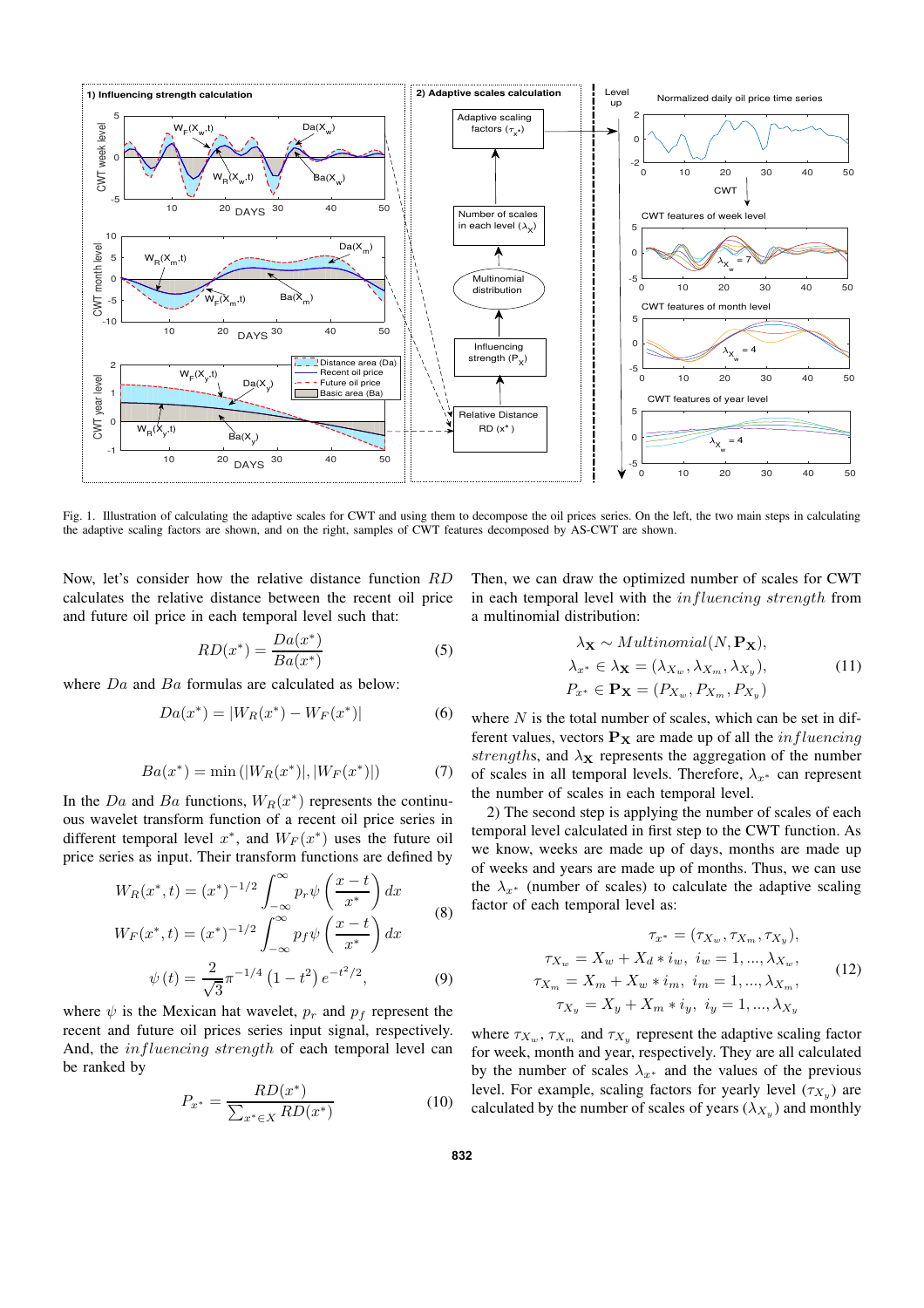values  $X_m$ . In the first step, we have defined  $X_w$ ,  $X_m$  and  $X_y$ to 5, 20 and 200, respectively which can represent the basic value of each temporal level. Here,  $X_d = 1$  represents the value of daily level.

After calculating the scaling factors of each temporal level, we adopt CWT to decompose the contour oil price series with these scaling factors and our oil prices series can be represented by separating components given by

$$
W(\tau_{x^*}, t) = (\tau_{x^*})^{-1/2} \int_{-\infty}^{\infty} p(x) \psi\left(\frac{x - t}{\tau_{x^*}}\right) dx \qquad (13)
$$

The original signal is approximately recovered by

$$
p(t) = \int_{-\infty}^{\infty} \int_{0}^{\infty} W(p)(\tau_{x^*}, x) \tau^{-5/2} \psi(\frac{t - x}{\tau_{x^*}}) dx d\tau \quad (14)
$$

#### *B. Training model*

Before training our proposed supervised GANs model, we reshape the AS-CWT features to 2D features of  $N \times N$ size.  $N$  is the total number of scales, which is set in the AS-CWT features process part (Sec. III-A). As shown in Fig. 2, N is set to 32. The supervised GANs is comprised of two generators  $(G_z, G_x)$  and a discriminator  $(D_y)$ . Here,  $G<sub>z</sub>$  is responsible for generating realistic samples close to the content of the target dataset  $y \sim P_{Data(y)}$  from the noise features  $z \sim P_{Noise(z)}$ , while  $G_x$  is responsible for generating realistic samples from the input dataset  $x \sim P_{Data(x)}$ . D is responsible for determining true and generated data to use in discrimination. In this setting, the objective function is written as

$$
L_{GAN} = L_{G_x}(G_x, D_y, x, y) + L_{G_z}(G_z, D_y, z, y),
$$
  
\n
$$
L_{G_x} = E_{y \sim P_{data(y)}}[\log D(y)] + E_{x \sim P_{Data(x)}}[\log(1 - D(G_x(x)))]
$$
  
\n
$$
L_{G_z} = E_{y \sim P_{data(y)}}[\log D(y)] + E_{z \sim P_{Noise(x)}}[\log(1 - D(G_z(z)))]
$$
\n(15)

where  $G_z$  and  $G_x$  try to minimize this objective against an adversarial  $D<sub>y</sub>$  that tries to maximize it, and our final objective is

$$
(G_z)^*, (G_x)^* = \arg \max_{D_y} \min_{G_z, G_x} L_{GAN}(G_z, G_x, D_y) \quad (16)
$$

Without  $x$ , the GANs model could still learn a mapping from  $z$  to  $y$ , but would produce nondeterministic outputs, and, therefore, fail to regularize the training process due to the problem of insufficient data. Thus, in this model, adding the supervised process can enhance robustness of the GANs' training.

The training procedure of the proposed approaches is briefly portrayed in Alg. 1. Throughout the training process, generators,  $G_x$  and  $G_z$  are optimized to learn the generated oil price which cannot be distinguished from target future oil price by corresponding discriminators  $D_y$ .

## Algorithm 1 Training procedure of supervised GANs

**Require:** AS-CWT features  $(32 \times 32)$  sets processed from source recent oil price x and target future oil price y, generator  $G_x$ with generator parameters  $\theta_x$  and discriminator parameters  $w_x$ , generator  $G_z$  with generator parameters  $\theta_z$ , and discriminator parameters  $w_z$ , batch size m, and the epochs n.

1: Initialize the parameters  $\theta_x$ ,  $\theta_z$ ,  $w_x$  and  $w_z$ , randomly. :at

$$
\frac{2}{2}
$$
 **repe**

- 3: **for** $(i = 1; i < n + 1; i = i + 1)$  **do**<br>4: **sample AS-CWT** features  $z_k$
- sample AS-CWT features  $z_k \subseteq z$ ,  $x_k \subseteq x$ ,  $y_k \subseteq y$ ,  $k \in \{1, ..., m\}$ <br>5: updat
- 5: update  $w_x$ ,  $\theta_x$  to minimize  $\frac{1}{T} \sum_{k=1}^{m} L_{G_x}(x_k, y_k)$ <br>6: update  $w_z$ ,  $\theta_z$  to minimize  $\frac{1}{m} \sum_{k=1}^{m} L_G(z_k, y_k)$
- 7: end for
- 
- 8: update  $w_x$ ,  $w_z$   $\theta_x$ ,  $\theta_z$  to minimize  $\frac{1}{m} \sum_{k=1}^{m} L_{GAN}$ 9: until convergence



Fig. 2. Illustration of feature extraction and calculating the loss of supervised-GANs.  $x$  and  $y$  represents the 2D-features processed from recent oil price and future oil price, respectively.  $y^{\wedge}$  and  $y'$  represent the generated features from noise features and the CWT features of recent oil prices, respectively.

#### IV. EXPERIMENTS

#### *A. Experimental Setup*

In this study, we use Brent crude oil future of the frontmonth futures contracts (ICE futures Europe). The data set covers the period from June 27, 1988, to November 4, 2016, consisting of 7300 observations. In the datasets, 7000 days' oil price values were chosen as training data, and the remaining 300 days' values were chosen for the evaluation.

To evaluate the proposed supervised GANs model, we compared the results with several state-of-the-art models, which are listed below.

- Naive Forecast (NF): The traditional economic models are based on the navie forecast. As described in [16], in the NF, the oil price tomorrow is equal to the oil price today. And, at the same time, the probability of an increase (or decrease) in the oil price the next day is just 50%.
- NNs: Nonlinear neural network with shallow architecture [17].
- DBNs: Deep neural networks with multi-layers architecture; among the deep-learning models, Deep Belief Networks (DBNs) have demonstrated excellent performance [18].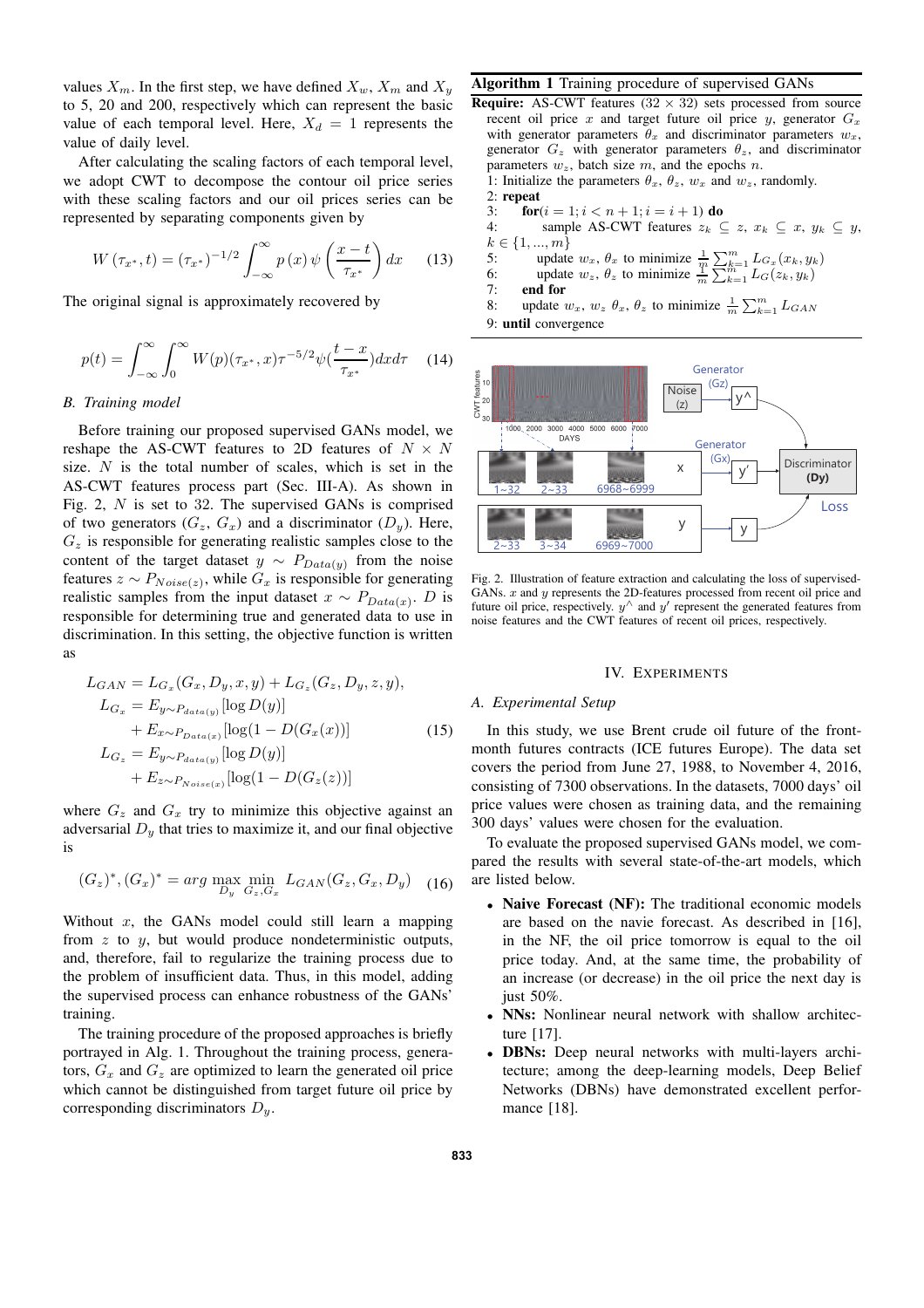• Supervised-GANs (the proposed method): This is our proposed method, which uses GANs to train oil price features with the supervised learning.

To evaluate the effectiveness of the proposed AS-CWT method, we compared the results when using the AS-CWT method and when not using the AS-CWT method for all nonlinear models (NNs, DBNs, supervised GANs).

## *B. Training Procedure*

Table I details the network architectures of the generator  $G_x, G_z$ , and discriminator  $D_y$ . The symbols  $\downarrow$  and  $\uparrow$  indicate down-sampling and up-sampling, respectively. To upscale and downscale, we used convolutions and backward convolutions with stride 1, respectively.

In the generator networks  $(G_x, G_z)$ , similar to Johnson *et al.* [19], we use batch normalization (BNorm) [20] and all convolutional layers are followed by ReLU nonlinearities [21] with the exception of the output layer. Input and output are set as the 2D training features  $(32 \times 32)$ . Each generator network contains two stride-1 convolutions to downsample the input, followed by two residual blocks [22], and two fractional stride convolutions with stride  $\frac{1}{2}$  to upsample.

For the discriminator network  $(D_y)$ , we use a convolutional PatchGAN classifier [23]. The patch size at which the discriminator operates is fixed at  $10 \times 10$ .

TABLE I DETAILS OF NETWORK ARCHITECTURES OF  $F$ ,  $G$ ,  $D_x$ ,  $D_y$ .

| $G_z$ (Input: 32 × 32 features with random noise, Output: 32 ×                                                            |  |  |  |  |  |  |  |
|---------------------------------------------------------------------------------------------------------------------------|--|--|--|--|--|--|--|
| 32 generated features                                                                                                     |  |  |  |  |  |  |  |
| $2\times 2$ 32 conv., BNorm, ReLU                                                                                         |  |  |  |  |  |  |  |
| $2\times2$ 16 conv., ReLU                                                                                                 |  |  |  |  |  |  |  |
| $residual \ blocks \ \begin{bmatrix} 2\times2 & 16 & conv. & ReLU \\ 2\times2 & 16 & conv. & ReLU \end{bmatrix} \times 2$ |  |  |  |  |  |  |  |
| $2\times2$ 16 conv. <sup><math>\dagger</math></sup> , ReLU                                                                |  |  |  |  |  |  |  |
| $2\times2$ 32 conv. $\uparrow$ , BNorm, ReLU                                                                              |  |  |  |  |  |  |  |
| $G_x$ (Input: 32 × 32 AS-CWT features processed by recent                                                                 |  |  |  |  |  |  |  |
| oil price x, Output: generated $32 \times 32$ AS-CWT features)                                                            |  |  |  |  |  |  |  |
| $2\times2$ 32 conv. L, BNorm, ReLU                                                                                        |  |  |  |  |  |  |  |
| $2\times2$ 16 conv., ReLU                                                                                                 |  |  |  |  |  |  |  |
| $2\times2$ 16 conv. <sup><math>\dagger</math></sup> , ReLU                                                                |  |  |  |  |  |  |  |
| $2\times2$ 32 conv. <sup><math>\dagger</math></sup> , BNorm, ReLU                                                         |  |  |  |  |  |  |  |
| $D_u$ (Input: 32 × 32 AS-CWT features, Output: 1 Probability)                                                             |  |  |  |  |  |  |  |
| $2\times2$ 16 conv., ReLU                                                                                                 |  |  |  |  |  |  |  |
| $2\times2$ 32 conv., BNorm, ReLU                                                                                          |  |  |  |  |  |  |  |
| 128 fully connected, BNorm, ReLU                                                                                          |  |  |  |  |  |  |  |
| 1 fully connected, sigmoid                                                                                                |  |  |  |  |  |  |  |
|                                                                                                                           |  |  |  |  |  |  |  |

During preprocessing, we normalized the recent oil price series and future oil price series to zero-mean and unitvariance. Then, we transformed them to  $32 \times 32$  AS-CWT features. When training  $G_x$ ,  $G_z$  and  $D_y$ , we use the Adam optimizer [24] with a mini-batch size. The learning rate was set to 0.0001 for  $G_x$ , 0.0002 for  $G_z$ , and 0.0001 for  $D_y$ , respectively. The momentum term was set to 0.5.

To clarify the characteristics of our proposed method, as described above, we implemented NNs and DBNs model for comparison. The NNs model has 2 hidden layers, and the numbers of units in the input, hidden, and output layers are

TABLE II DA AND RMSE RESULTS FOR MODEL COMPARISON.

|             | NF | NNs. |                                     | DBNs GANs NNs+ DBNs+                | $GANs+$ |
|-------------|----|------|-------------------------------------|-------------------------------------|---------|
| <b>RMSE</b> |    |      |                                     | 0.914 0.873 0.816 0.764 0.854 0.772 | 0.768   |
| DА          |    |      | 0.414 0.455 0.515 0.466 0.475 0.523 |                                     | 0.572   |

Notes: NF denotes Naive Forecast; NNs, DBNs and S-GAN represent the NNs model, DBNs model and supervised GANs model without AS-CWT method; (+) represents using the AS-CWT method.



Fig. 3. Top: Target oil price (red) and the predicted price by supervised GANs without AS-CWT (black) and with AS-CWT (blue), Bottom: The predicted errors

[N, 2\*N, 2\*N, N]. We use the DBNs model proposed by Nakashika *et al.* [25], which contains two different DBNs for source oil price (unit [N, 2<sup>\*</sup>N, N]) and target oil price ([N,  $2*N$ , N]), and the connected NNs (unit [N,  $2*N$ , N]). Here, N is the dimensions of the input and output features.

## *C. Results*

To evaluate the forecasting performance, we calculate the root mean square error (RMSE) and directional accuracy (DA) between the actual values and predicted values, which are often used in the literature [9], [26]. The RMSE can reflect the disparity between the actual values and predicted values, while the DA can represent the directional accuracy of each day between the actual data and predicted data, which can be expressed as follows:

$$
RMSE = \sqrt{\frac{1}{N} \sum_{t=1}^{N} (V_t^a - V_t^p)^2}
$$
 (17)

$$
DA = \frac{1}{N} \sum_{t=1}^{N} Z_t, \quad Z_t = \begin{cases} 1 & (V_t^a - V_{t-1}^a)(V_t^p - V_{t-1}^p) \ge 0\\ 0 & otherwise \end{cases}
$$
(18)

where  $V_t^a$  and  $V_t^p$  denote the actual value and predicted value, respectively. N represents the number of days in the testing data. A lower RMSE means a smaller difference between the actual value and predicted value, while a lager DA represents a higher directional accuracy of the predicted value. Thus, the lower RMSE and higher value of DA represent a better forecasting performance of the model.

Table II shows the results of each model for oil price forecasting. From Table II, 1) we can see that all the NNs